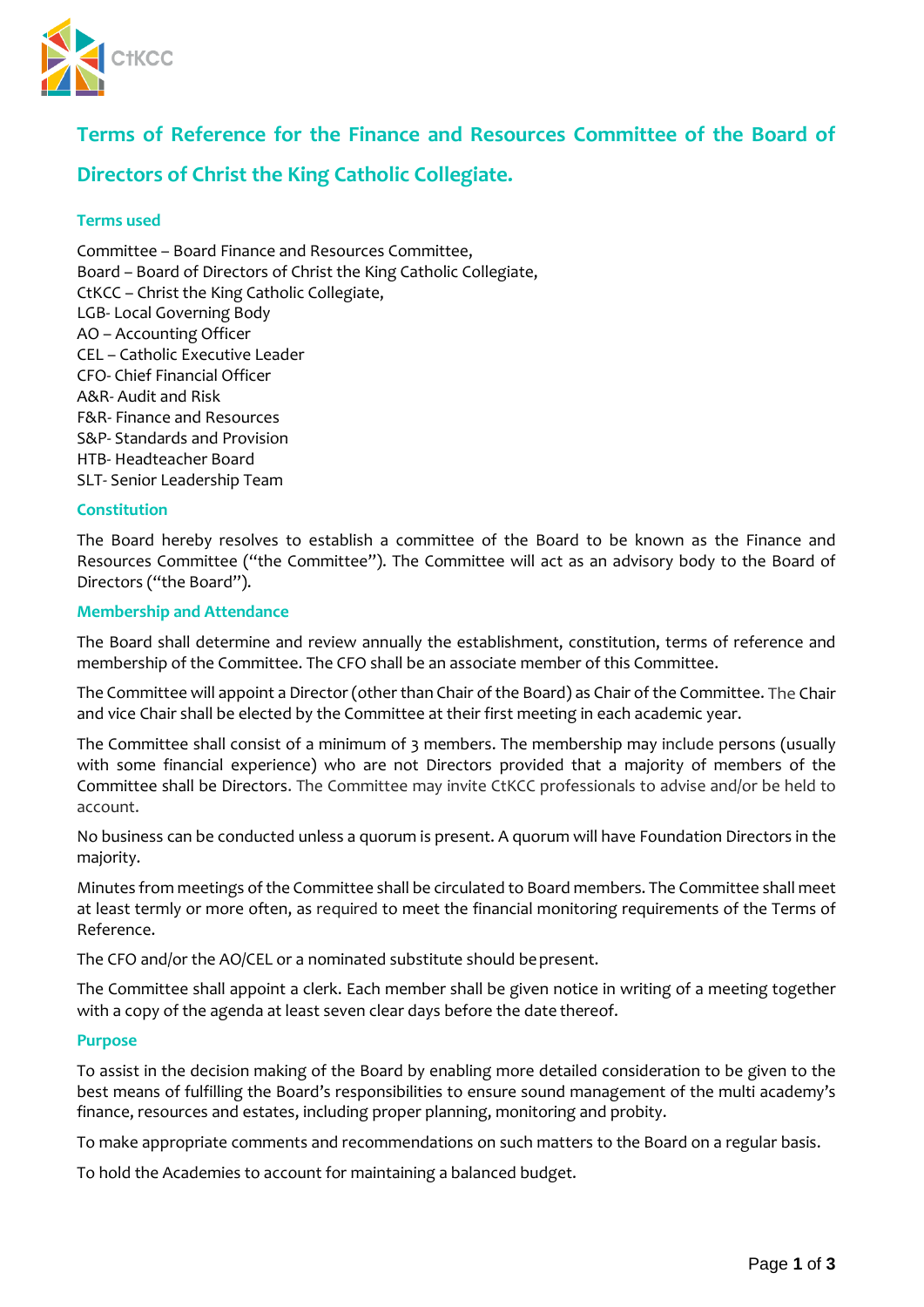

The Board delegates the approval of appropriate policies related to F&R to the Committee.

The allocation of policies to the Committee will be reviewed annually by the Board.

*Major issues will be referred to the Board for ratification.*

## **Duties**

Subject to the requirements of the Companies Act 1985 (and subsequent Acts), the Charity Commission and it's SORP, Memorandum and Articles of Association, CtKCC Master/Supplemental Funding Agreements and Academies Financial Handbook, the committee is authorized to:

- 1. Consider the CtKCC's indicative funding, notified annually by the EFA, and to assess its implications for the CtKCC in consultation with the Accounting Officer/individual headteachers, in advance of the financial year, drawing any matters of significance or concern to the attention of the Board.
- 2. Consider and recommend acceptance/non-acceptance of CtKCC /individual budgets at the start of each financial year.
- 3. Contribute to the formulation of CtKCC's development plan through consideration of financial priorities and proposals in consultation with the Accounting Officer/Headteachers. A rolling three-year financial plan should be developed to secure the short/medium term health of the CtKCC. This should be periodically reviewed and reported on to the Board.
- 4. Receive and make recommendations on areas of expenditure each year including the level of and use of any contingency fund ensuring compatibility with priorities as set out in the development plan.
- 5. Liaise with and receive reports from the Board A&R and S&P Committees making recommendations to those committees about the financial aspects of matters being considered by them. The impact on educational achievement of such spending decision should be reviewed and reported on to the Board.
- 6. Liaise with and receive reports from the LGB F&R and S&P Committees making recommendations to those committees about the financial aspects of matters being considered by them. The impact on educational achievement of such spending decision should be reviewed and reported on to the Board.
- 7. To monitor and review expenditure on a regular basis and ensure compliance with the overall financial plan for the CtKCC and with the financial regulations of the EFA, drawing any matters of concern to the attention of the Board. The CFO should in conjunction with appropriate staff review monthly management figures reporting to the committee, the Chair of the Board (and each LGB Chair) on performance, trends, variationsetc.
- 8. Determine a charging and remission policy for Boardapproval.
- 9. Monitor and review procedures for ensuring the effective implementation and operation of financial procedures on a regular basis including the implementation of bank account arrangements and where appropriate make recommendations for improvement. Such analysis of risk to include a review of the CtKCC's Financial Regulations manual/ Financial Procedureshandbook.
- 10. Make recommendations to the Board as to the levels of financial delegation for Headteachers and designated roles to support the secure day to day financial management of the CtKCC's business. Such delegations to be set out in a Financial Scheme of Delegation, which should be reviewedannually.
- 11. Work with the CFO and AO/CEL to prepare the financial statement to form part of the annual Trustees for publication and for filing in accordance with Companies Act and Charity Commission requirements.
- 12. Receive auditor reports and recommend action as appropriate to the Board in response to audit findings.
- 13. Recommend to the Board the (re)appointment of auditors of CtKCC.
- 14. Approve and monitor staff development policies and performance management of staff.